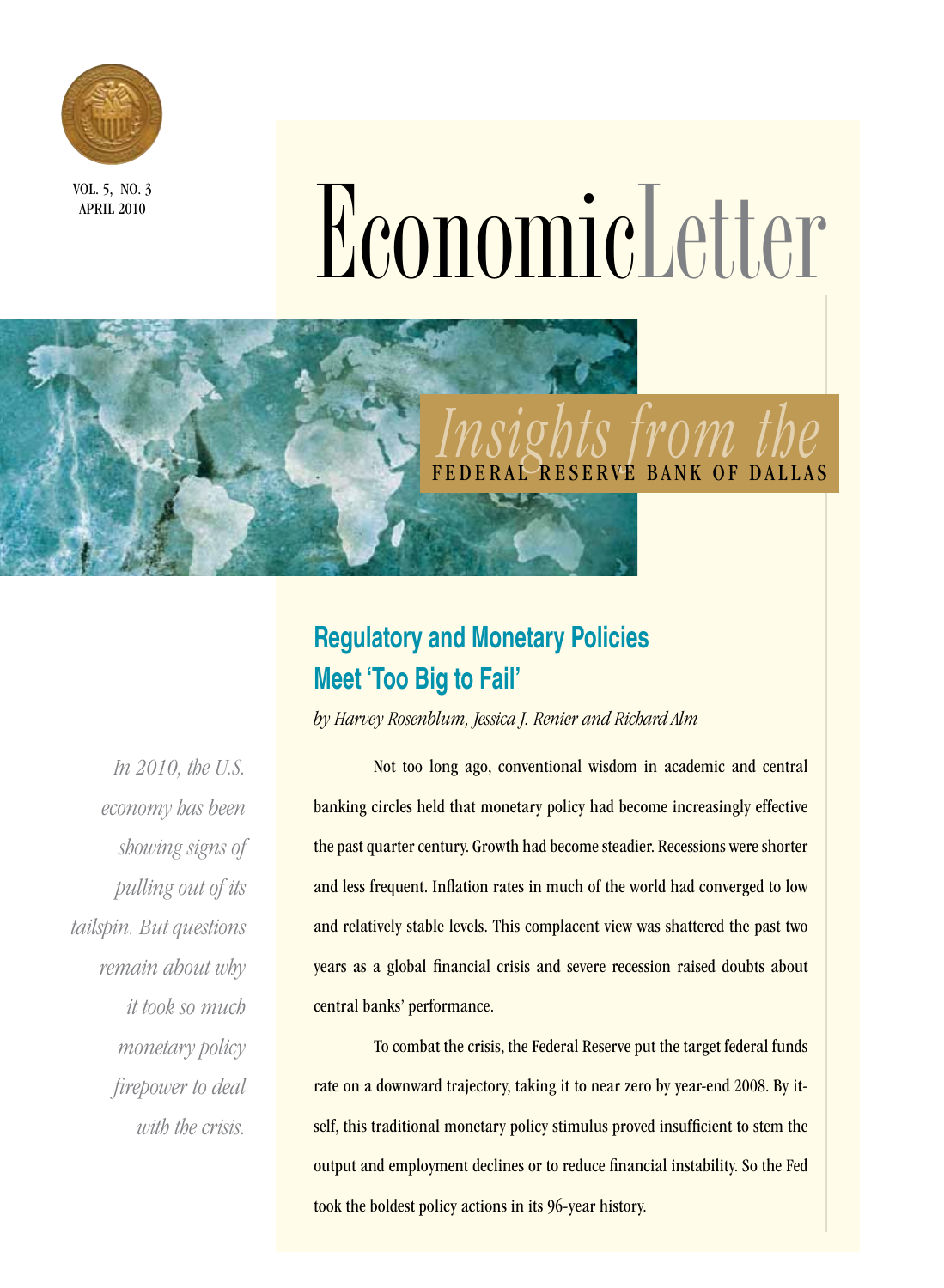In 2008, the central bank created several special lending facilities that bypassed traditional financial channels for providing credit to the private sector in the U.S. and abroad. In 2009, it augmented the monetary stimulus with quantitative easing, a strategy of reducing longer-term interest rates through purchases of assets such as Treasuries and mortgage-backed securities.

In 2010, the U.S. economy has been showing signs of pulling out of its tailspin. But questions remain about why it took so much monetary policy firepower to deal with the crisis.

We look for answers in the financial channels that transmit monetary policy to the real economy and the regulatory scheme designed to keep the banking system sound. The channels clogged when the regulatory apparatus didn't ensure that banks were healthy enough to lend—a situation exacerbated by the growing influence of very large, systemically important financial institutions, the so-called too-big-to-fail banks.

#### **How It Should Be**

Monetary and regulatory policies operate in tandem to facilitate the money and credit flows vital to a modern economy. Central banks conduct monetary policy with an eye toward providing the macroeconomic stability and liquidity that encourage financial institutions to lend to businesses and consumers. Financial regulators strive to ensure lenders don't take on excessive risk.

Before examining monetary and regulatory policies in the crisis, we will review how they're designed to work.

Monetary policy. The Fed typically influences economic activity through the target federal funds rate, the interest rate that banks charge one another for unsecured overnight loans. The Federal Open Market Committee (FOMC) meets every six weeks or so to decide whether to increase, decrease or stand pat on this primary policy lever.

Federal funds rate changes impact the constellation of market interest rates, working primarily through the

banking and financial system. Over time, movements in market interest rates impact real economic activity through four primary channels.<sup>1</sup>

When the FOMC adjusts the federal funds rate, banks' cost of funds rises or falls in tandem with that rate. Financial institutions respond by revising the terms and conditions on loans they offer borrowers, creating a *bank loan channel* that alters credit availability throughout the economy. The price and availability of credit influence buying and investment decisions, slowing or speeding up overall economic activity.

A *securities market channel* operates through money and capital markets, where interest rates generally move in the same direction as the federal funds rate. Changes in the price and availability of nonbank financing influence the borrowing decisions that determine larger businesses' employment and output decisions. Smaller companies and individuals usually borrow from banks and other financial intermediaries.

An *asset prices and wealth channel* works through interest rate changes' effect on market prices for a range of assets—such as bonds, equities, and homes and other real estate. Consumers and businesses carry these assets on their balance sheets and use them as collateral for loans. Changes in borrowing capacity directly affect credit use. The perceived value of the assets also factors into households' decisions to spend, borrow and save out of current income.

Finally, interest rate changes impact the relative attractiveness of U.S. investments, creating an *exchange rate channel*. When rates rise or fall faster in the U.S. than in other countries, foreign investors respond by acquiring or divesting dollar-denominated assets. These transactions alter currency values, which in turn affect the relative prices of imports and exports. The price changes filter through to demand for goods and services, affecting overall economic activity.

These four channels summarize how economic textbooks describe monetary policy's impact on the real economy. For the most part, the textbooks get it right—at least for the quarter century of highly effective monetary policy.

The channels' proper functioning led Gordon Sellon, the Kansas City Fed's former director of research, to write in 2002: "Bank lending rates on consumer and business loans and mortgage rates now appear to exhibit a much stronger and faster response to monetary policy actions than in the past. Moreover, institutional changes, such as the increased use of variablerate loans and the availability of lowcost mortgage refinancing, may have altered the transmission mechanism, potentially broadening the influence of monetary policy on the economy."2

Sellon's observation reflects a conventional wisdom that was right on—at the time. However, monetary policy's channels function smoothly only when banks hold enough capital to safeguard against bad loans and other risks. Wellcapitalized banks can expand credit to the private sector in concert with monetary policy easing. Undercapitalized banks are in no position to lend money to the private sector, sapping the effectiveness of monetary policy.

The *bank capital linkage* completes the financial market architecture of effective monetary policy (*Figure 1*).3 However, it's regulatory policy not monetary policy—that focuses on ensuring banks maintain healthy capital ratios.

Regulatory policy. History teaches us that financial markets—particularly unregulated ones—experience the exuberance of excess risk-taking in boom times, followed by the pain of hard landings. When busts occur, bank failures are particularly unsettling because they can have devastating effects on consumers, companies, industries and even the economy as a whole.

For these reasons, all modern economies seek to ensure the safety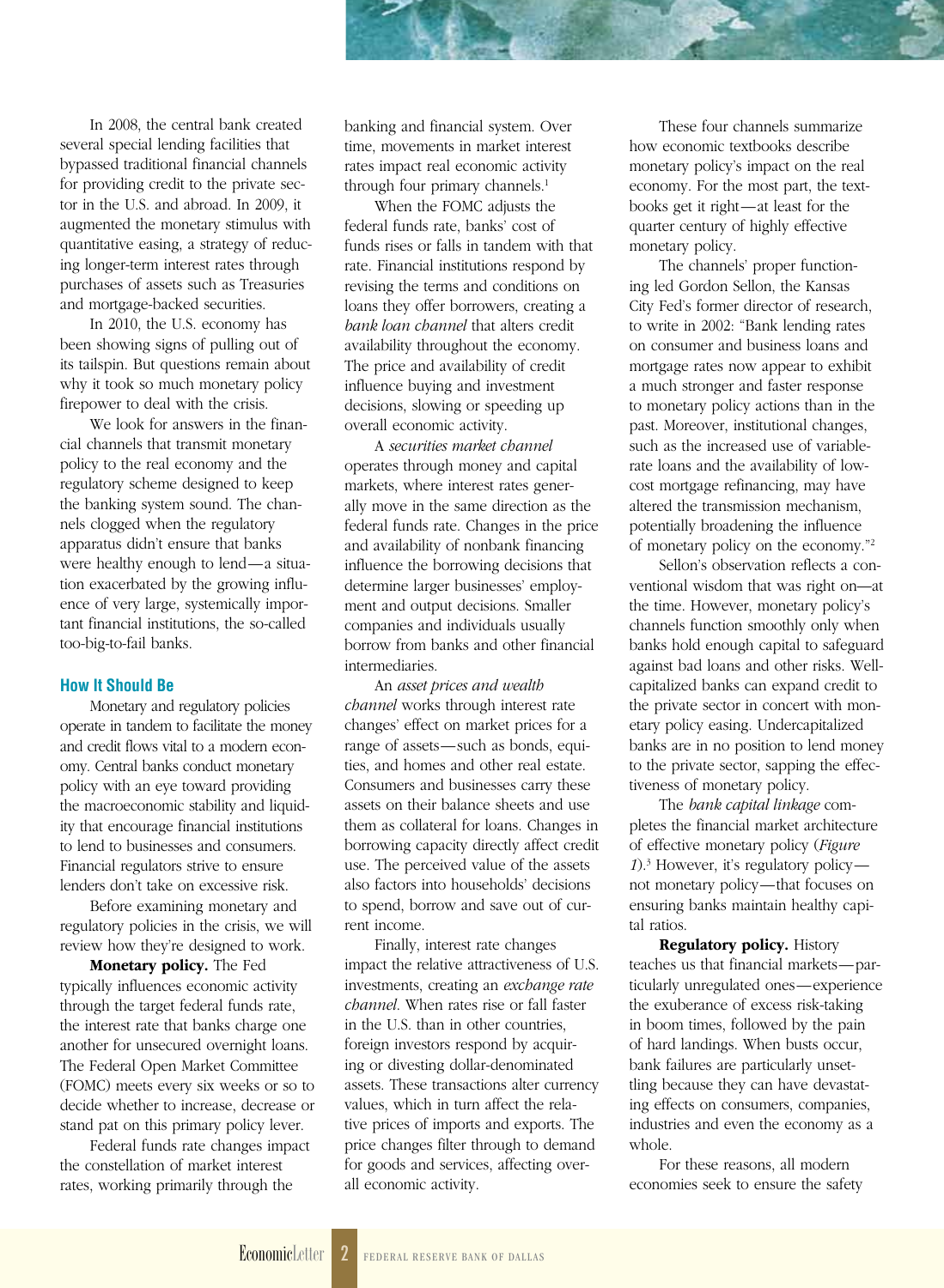and soundness of the financial industry. Regulation entails setting rules for institutions' operations, activities and ownership. Supervision involves monitoring them to verify that they comply with the regulations.

The Fed shares regulatory and supervisory duties with the Comptroller of the Currency, Federal Deposit Insurance Corp. (FDIC) and Office of Thrift Supervision. The financial institution's charter largely determines each agency's responsibilities. The Fed's regulatory responsibility lies with bank holding companies, those statechartered banks that have chosen to be under Fed supervision and some foreign banking operations in the U.S.

The savings and loan crisis of the 1980s prompted regulatory reform designed to preserve the solvency of federal deposit insurance and to restore confidence in the banking system. The resulting legislation mandated an approach, dubbed prompt

> **Wellcapitalized banks**

corrective action (PCA), designed to remedy banks' potential balance-sheet problems before they could fester.<sup>4</sup> It requires undercapitalized banks to take immediate steps to restore their financial integrity.

To be considered well-capitalized, banks are required to maintain capital-to-risk-weighted asset ratios of at least 10 percent. In hard times, higher-than-anticipated loan losses can force banks to take writedowns that erode their capital bases. When the key capital ratio slips below 8 percent, regulators begin to invoke a series of PCA procedures that include restraining asset growth. Once the ratio falls below 6 percent, banks face further requirements that include raising equity capital and restricting dividends and bonuses. Taking these actions forces banks to replenish their capital bases, restoring their capacity to lend.

Some troubled banks may be too weak for this kind of remedial action.

*Over time, movements in market interest rates impact real economic activity through four primary channels.*



**• Interest rates • Debt issuance**

**• Interest rates • Credit standards** **• Collateral values • Net worth**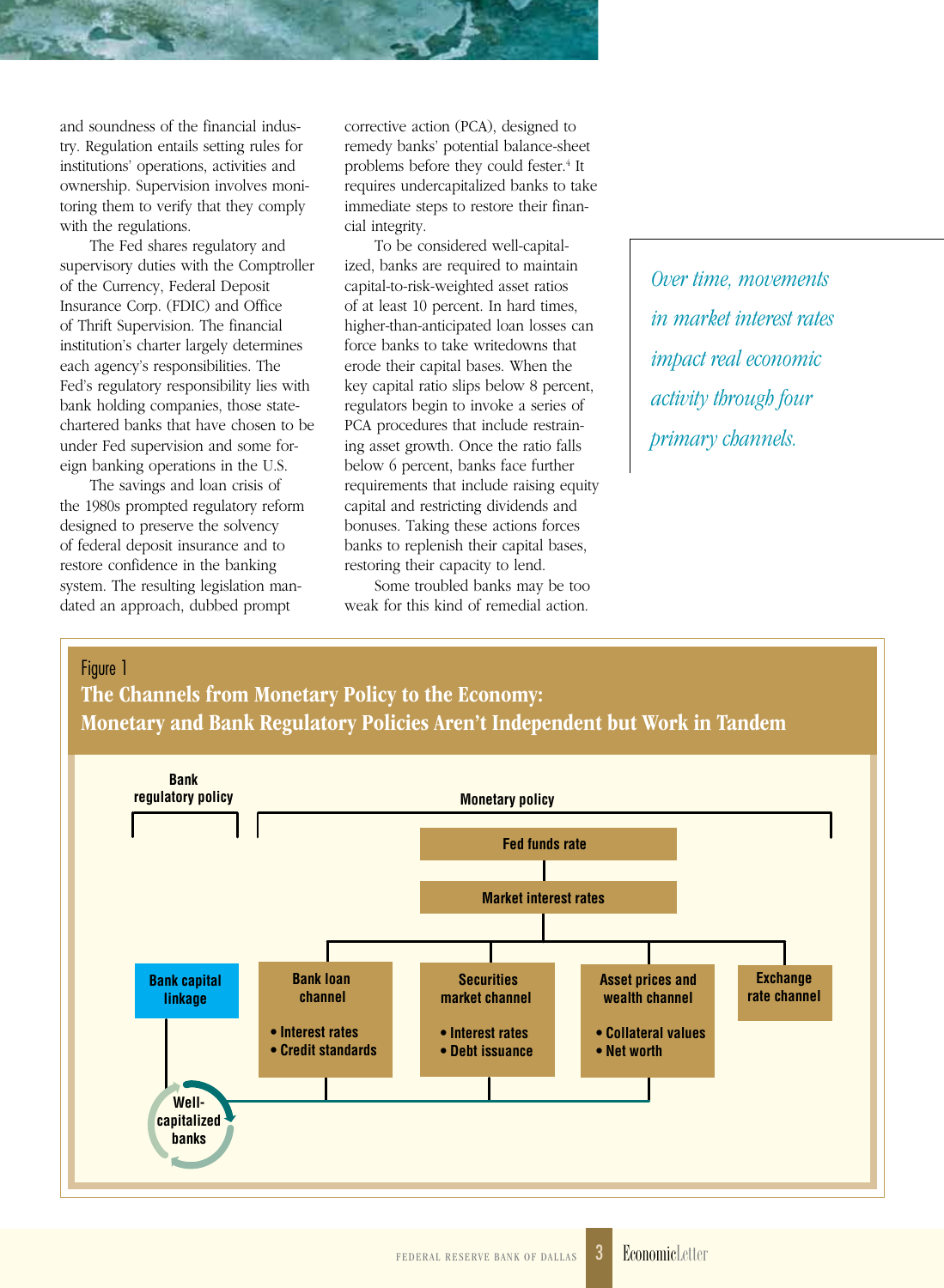*Widespread jitters sent the cost of raising new capital through the roof, reinforcing a lesson of past crises: Capital is prohibitively expensive when needed most.* PCA requires that critically undercapitalized banks enter receivership or be sold while still solvent, thereby minimizing losses to the FDIC.

PCA breaks down if troubled banks are overlooked or undiscovered by regulators. Loan losses worsen, leading to tighter lending standards and slower or even declining lending activity. Scarce credit slows economic growth, bringing about new rounds of loan losses and writedowns among a widening circle of banks. And on it goes, eventually leading to hardship for the overall economy.

When functioning properly, PCA alleviates banking problems before they grow big enough to threaten the economy. However, problems arise when PCA doesn't live up to its name.

#### **Enter 'Too Big to Fail'**

Regulatory action that's both prompt and corrective should go a long way toward reducing the risk of entering the downward spiral of credit and economic activity that can follow loan losses and writedowns. The macroeconomic spillovers that threaten economic stability come from delayed corrective action, which allows troubled banks to put off the painful task of getting their balance sheets in order. The balance sheet problems just worsen.

What interferes with PCA? For starters, it could be a lot of banks getting into trouble at the same time victims of the same shock. Regulators can't carry out PCA at that many banks quickly enough, and at least some troubled banks will be left to deteriorate further.<sup>5</sup> Instead of getting well, the sick banks get sicker, tighten credit standards and rein in lending. The cumulative impact is slower growth in the overall economy, causing additional loan losses and feeding the downward spiral of credit and economic activity.

Too-big-to-fail (TBTF) banks are an even greater potential drag on PCA. Our financial system has changed a great deal since the introduction of PCA. The past two decades' financialmarket innovations and legislative

changes have allowed banks to operate nationwide, offer a wider range of services and invest in riskier and ever more complex financial instruments.<sup>6</sup>

This business environment has fostered bigness. In 1990, the 10 largest U.S. banks had almost 25 percent of the industry's assets. Their share grew to 44 percent in 2000 and almost 60 percent in 2009. The two biggest banks in housing finance had 44 percent of U.S. mortgage originations in 2009, and the top four had 58 percent.

Mammoth financial institutions confound regulation and supervision because their operations are global, highly complex and often opaque. As the financial crisis unfolded, it became evident that top managers at some big banks didn't thoroughly grasp the risks involved in their institutions' investment decisions.7 For supervisory agencies, this overwhelming complexity makes determining the condition of such banks an epic undertaking in time and manpower—an obstacle to the "prompt" in PCA.

Perhaps more important, putting the "troubled bank" tag on a TBTF institution has daunting consequences. The biggest banks have tentacles that reach deep into other financial institutions, industries and countries, creating a potential for serious and unforeseen consequences from PCA. Shutting down a TBTF bank is a worst-case scenario that involves immense cost directly for the FDIC and indirectly for the economy.8

In the financial crisis that began in 2007, widespread mortgage loan losses at banks led to massive writedowns. The number of problem institutions rose from 90 in first quarter 2008 to 702 in fourth quarter 2009.<sup>9</sup> The assets of those troubled institutions totaled \$403 billion, the equivalent of a few large regional banks, suggesting that none of the largest—i.e., TBTF banks ever reached the point of being declared a problem bank or being subjected to PCA intervention.

Yet some of the largest banks were no doubt crippled. The financial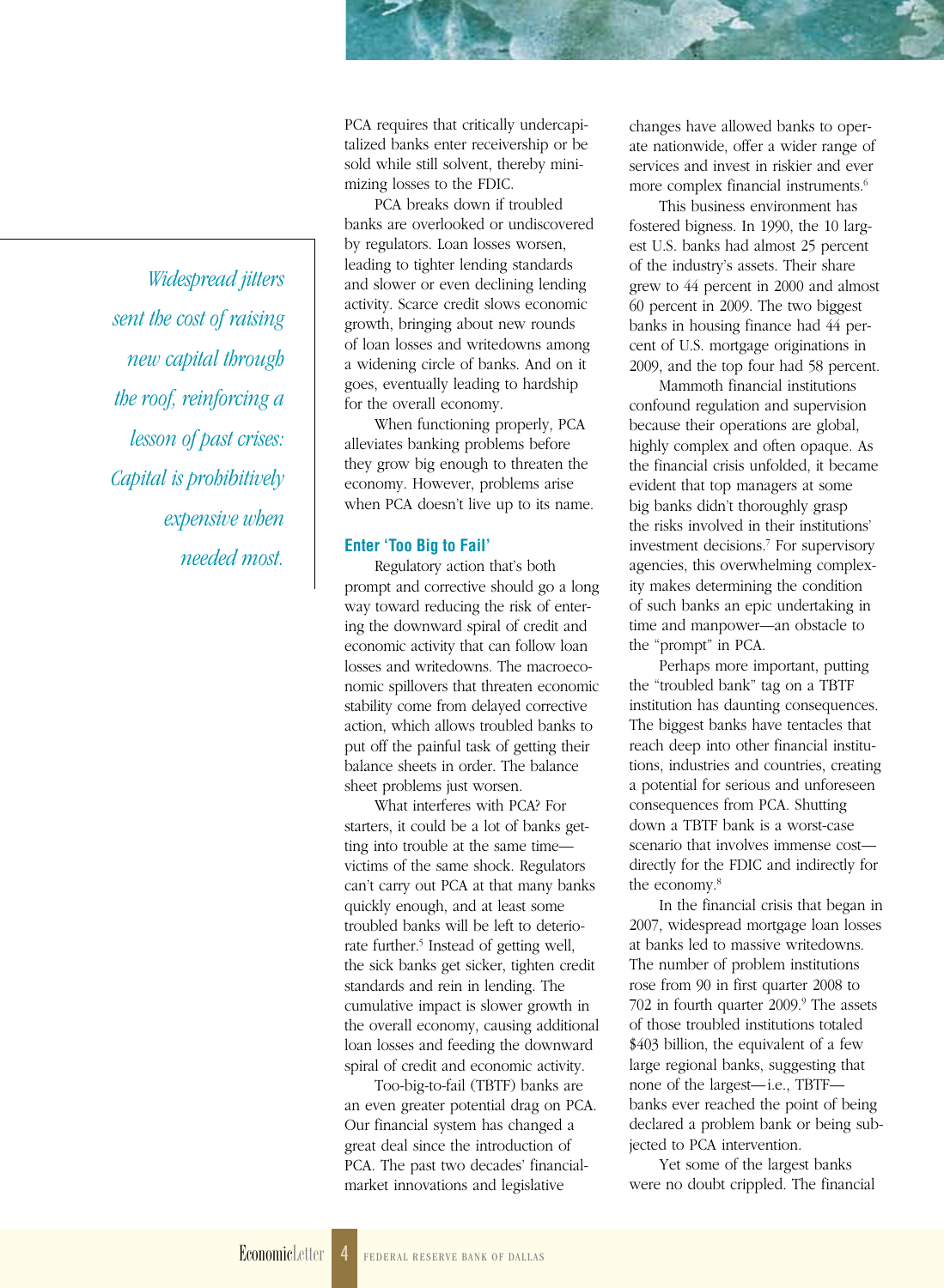press certainly knew of the problems. Starting in early 2007, one article after another told of industry giants suffering huge losses on what would eventually be described as "toxic assets" (*Table 1*). Investors were also aware of the problems. In 2007 and 2008, bank stock prices plunged as the public lost confidence in bank managers *and* regulators (*Chart 1*).

#### **What Went Awry**

Facing rapidly deteriorating economic conditions in 2008, the Fed turned to its traditional monetary policy tool—the federal funds rate. Policymakers assumed lower interest rates and sharp increases in discountwindow lending would have a positive impact on the real economy through monetary policy's transmission channels.

It didn't happen. The macroeconomic imperative called for maintaining and expanding private-sector loans. However, banks' focus was microeconomic—the erosion of their capital ratios. Banks faced an urgent need to shore up balance sheets by raising capital and selling or otherwise reducing assets. But widespread jitters sent the cost of raising new capital through the roof, reinforcing a lesson of past crises: Capital is prohibitively expensive when needed most.

Banks' diminished capacity to lend had important implications for monetary policy. The growing presence of undercapitalized banks blocked the channels that transmit central bank actions to the real economy. In time, the FDIC could whittle down the number of troubled banks by closing and merging smaller institutions. What the system couldn't deal with was the TBTF institutions, which by their nature couldn't be put out of business in the midst of a financial crisis.

Troubled banks left in place clog up monetary policy mechanisms. The *bank loan channel* behaved perversely. The FOMC aggressively lowered the federal funds rate, anticipating that interest rates on bank credit would go down, too. In their efforts to ration

#### Table 1

### Selected Timeline of Global Financial Industry Distress: February 2007–January 2008

| Feb. 8, 2007         | Increase in bad home loans to high-risk borrowers in U.S.<br>shakes HSBC, heightens perceived risk of corporate debt                                                                                                                  |
|----------------------|---------------------------------------------------------------------------------------------------------------------------------------------------------------------------------------------------------------------------------------|
| April 2, 2007        | New Century Financial, a leading subprime mortgage lender,<br>files Chapter 11 bankruptcy                                                                                                                                             |
| June 23-Aug. 2, 2007 | Bear Stearns fights to save two ailing hedge funds by<br>pledging billions of dollars and suspending redemptions,<br>but it fails; both funds file for bankruptcy                                                                     |
| Aug. 9, 2007         | BNP Paribas, France's largest bank, halts redemptions on<br>three investment funds after it is unable to value subprime<br>mortgage assets                                                                                            |
| Aug. 14, 2007        | Goldman Sachs and investors inject \$3 billion into the firm's<br>flailing quantitative hedge fund                                                                                                                                    |
| Sept. 14-17, 2007    | Northern Rock, the United Kingdom's fifth-largest mortgage<br>lender, receives emergency funds from the Bank of England;<br>the government guarantees savings deposits                                                                |
| Oct. 5, 2007         | Following similar warnings by Citigroup, UBS and Credit<br>Suisse, Merrill Lynch warns of major writedowns for bad<br>investments linked to U.S. subprime mortgage defaults;<br>Washington Mutual joins with warnings of major losses |
| Oct. 16, 2007        | Citigroup begins a string of major writedowns based on<br>subprime mortgage loans                                                                                                                                                     |
| Oct. 24, 2007        | Merrill Lynch announces an \$8.4 billion writedown related<br>to mortgage losses                                                                                                                                                      |
| Oct. 30-Nov. 4, 2007 | Merrill Lynch CEO Stanley O'Neal and Citigroup CEO Charles<br>Prince step down amid major losses                                                                                                                                      |
| Nov. 13, 2007        | Bank of America reveals need to write down \$3 billion in<br>debt securities due to subprime mortgage defaults                                                                                                                        |
| Dec. 10, 2007        | UBS posts a \$10 billion writedown in debts linked to the<br>subprime U.S. mortgage sector                                                                                                                                            |
| Dec. 14, 2007        | Citigroup attempts to rescue seven structured investment<br>vehicles in \$58 billion debt bailout                                                                                                                                     |
| Dec. 20, 2007        | Morgan Stanley takes a \$9.4 billion writedown of assets and<br>sells a \$5 billion stake to a Chinese sovereign wealth fund                                                                                                          |
| Jan. 15-23, 2008     | Bank of America joins the parade of firms with mortgage-<br>related losses, following Citigroup's \$22.2 billion writedown<br>and Merrill Lynch's sale of a \$6.6 billion stake to foreign<br>investors                               |

SOURCES: Federal Reserve Bank of New York timeline, www.newyorkfed.org/research/global\_economy/Crisis\_Timeline.pdf; Federal Reserve Bank of St. Louis timeline, http://timeline.stlouisfed.org/index.cfm?p=timeline; Credit Writedowns, www.creditwritedowns.com/credit-crisis-timeline.

the limited capital remaining on their balance sheets, however, banks facing loan losses tightened credit standards and retrenched, and the rates that matter most—those paid by businesses and households—rose rather than fell, thwarting the Fed's goal of reducing rates to stimulate the economy.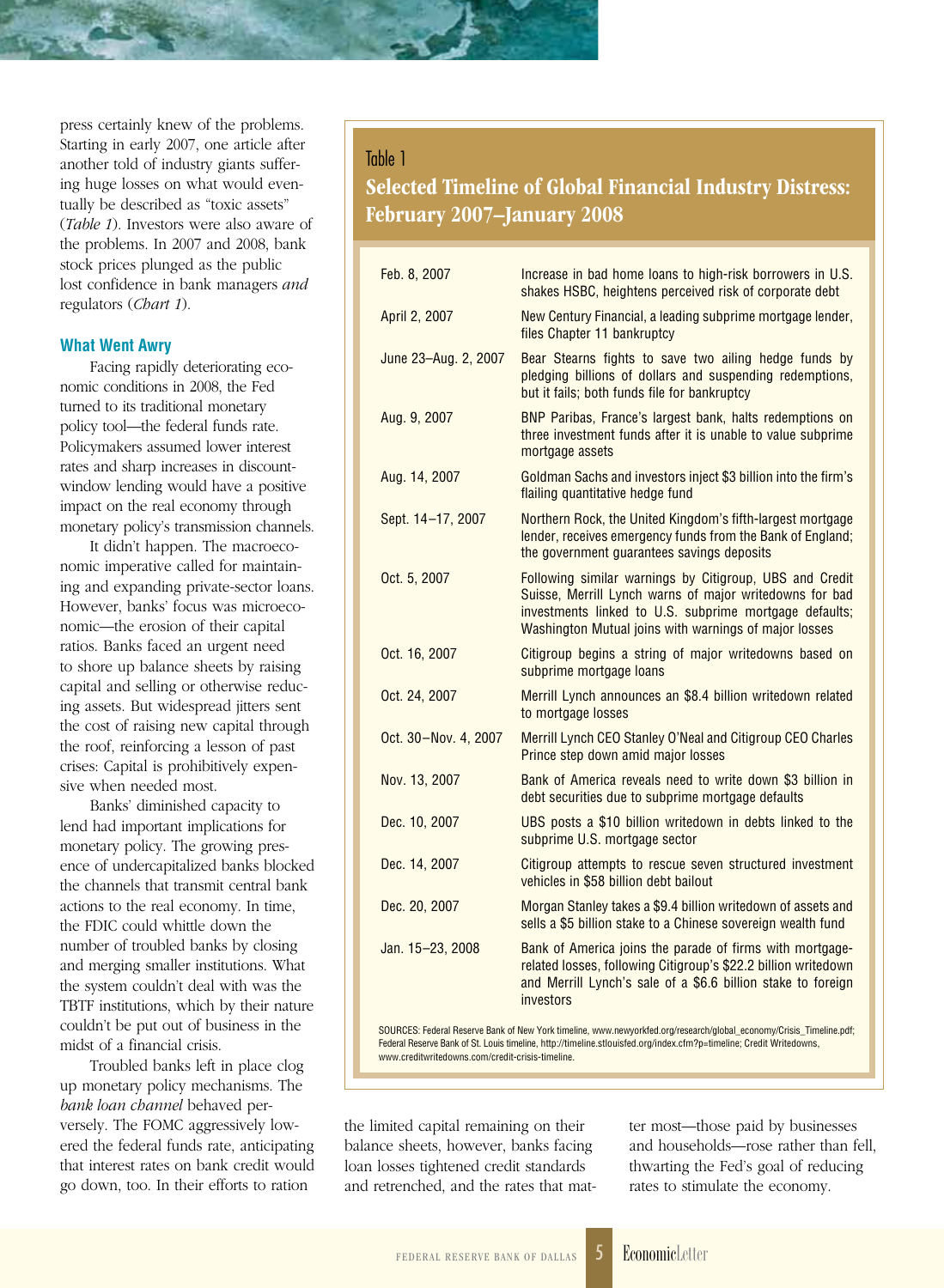#### Chart 1 Bank Stock Prices Plunge Amid Turmoil



The *securities market channel* constricted because investors hunkered down as the rapidly deteriorating conditions of many TBTF banks slowed the economy and shattered overall confidence. Toxic assets' deadweight impeded the flows of debt and equity capital to businesses and consumers. In past crises, large companies had the alternative of issuing bonds when troubled banks raised rates or curtailed lending. This time, capital markets offered little relief.10

When the crisis sent private-sector interest rates up rather than down, the value of homes, stocks, bonds and other assets fell, impeding the *asset prices and wealth channel*. In a flight to cash, households and businesses turned to balance sheet deleveraging that is, asset sales, even at unattractive prices. Debt and new borrowing tumbled at the worst possible time.

The *exchange rate channel* failed for several reasons. First, official policy rates fell, but rising interest rates for private-sector borrowers made U.S. assets more attractive. Second, the

simultaneous drop in official policy rates in other countries experiencing similar financial problems reduced the incentive for foreigners to purchase U.S. assets, goods and services. Third, investors fled to the safety of the U.S. dollar, pushing its value up. $11$ 

Because of the blockages in these channels, PCA was ineffective in an era of TBTF banks (*Figure 2*). The problems originated with several very large, systemically important financial institutions that were experiencing similar shocks and hemorrhaging losses. Because PCA loses its "prompt" in the case of TBTF banks, problems festered, causing negative spillovers in the rest of the economy.

TBTF banks became the propagating mechanism for an adverse feedback loop between the banking system and the economy. As a result, traditional monetary policy lost much of its effectiveness. The obstructions in monetary policy channels worsened a recession that has been longer, deeper and more painful than any post-World War II slump.

With its conventional policy tools blocked, the Fed resorted to unprecedented measures the past two years, opening new channels to bypass the blocked ones and restore the economy's credit flows. While the extraordinary measures helped stabilize the economy, the fact remains that monetary policy didn't work as it should have. In retrospect, it is clear that TBTF financial institutions were clogging the channels vital to the proper functioning of monetary policy.

#### **Connecting the Dots**

PCA is well-intentioned, but it assumes that bank failures are isolated events, a notion that made sense before the banking system became so highly concentrated and interconnected. Even more problematic, PCA isn't equipped for the challenges of too-big-to-fail financial institutions. When a lot of banks are in trouble at once, or when one or more TBTF institutions are tottering, efforts to keep the financial system sound are delayed—with potentially serious implications for monetary policy.

It may be possible to restore promptness to PCA by expanding the capacity for supervision and remedial action—at least for non-TBTF banks that run into problems. Until we address issues surrounding TBTF, however, the biggest, most complex institutions will remain a potential danger for two reasons. First, their size, geographic reach and complexity render them too complex to manage. Second, these characteristics make them an overwhelming challenge for regulators. Supervisors must rely on the same opaque and confounding accounting and management information used by the banks themselves.

Many ideas have been put forward to reduce the threat of TBTF banks so that they won't undermine bank regulatory policies, frustrate monetary policy and weaken the economy in the future. Among the proposals: (a) increasing capital, (b) reducing leverage and size, (c) imposing product limitations, (d)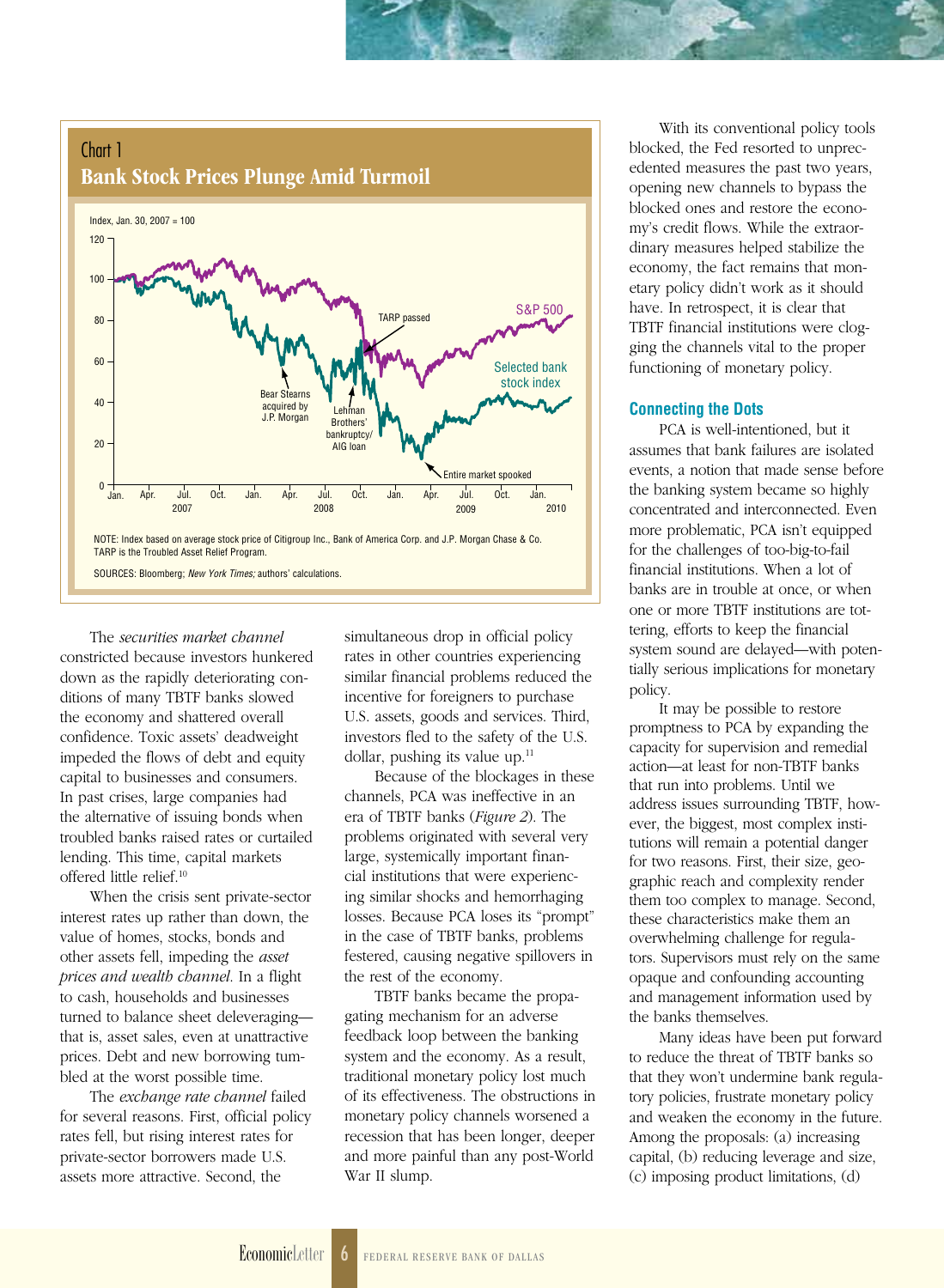enhancing supervision, (e) improving market discipline and (f) breaking up TBTF institutions *before* the next crisis.12

While any of these proposals might help, there's no doubt risk management needs improvement, perhaps as part of a regulatory and supervisory overhaul. The merits of imposing controls over the freewheeling and unregulated segments of the financial services industry, often called the shadow banking system, also deserve some focus and debate.13 Clearly, some combination of these general reform recommendations is needed to reduce the probability, frequency and magnitude of future financial bubbles.

Even if we reduce the TBTF threat, monetary policy will still depend heavily on effective regulatory policy. Transmitting the Fed's actions to the

real economy requires sound financial institutions that are well-capitalized and willing to lend. It's the job of regulation and supervision to weed out the weak banks so their inability to lend doesn't block monetary policy channels.

This reliance on well-functioning banks gives central bankers a vital need for precisely targeted, real-time data on the health of the financial system and the institutions within it. These data can affect central bank decisions such as the timing, strength and tactics of monetary policy actions, including lender-of-last-resort policies and decisions. Incomplete or dated information increases the chances for errors.

Monetary and regulatory policies are inseparable. The Fed's supervisory role puts the central bank's finger

directly on the pulse of the financial system, providing a tool that serves the goal of effective monetary policymaking. While the Fed has accepted criticism for failing to detect potential problems prior to the crisis, the failure only highlights the need for better integration of monetary and regulatory policies. Stripping the Fed of regulatory functions would compromise the conduct of monetary policy.

*Rosenblum is executive vice president and director of research at the Federal Reserve Bank of Dallas. Renier is senior economic analyst and coordinator of economic and financial analysis in the bank's Research Department. Alm is writer in residence at Southern Methodist University's O'Neil Center for Global Markets and Freedom.*



If undercapitalized, too-big-to-fail banks are major obstacles to effective monetary policy because of their size, complexity and resistance to regulatory remedies.